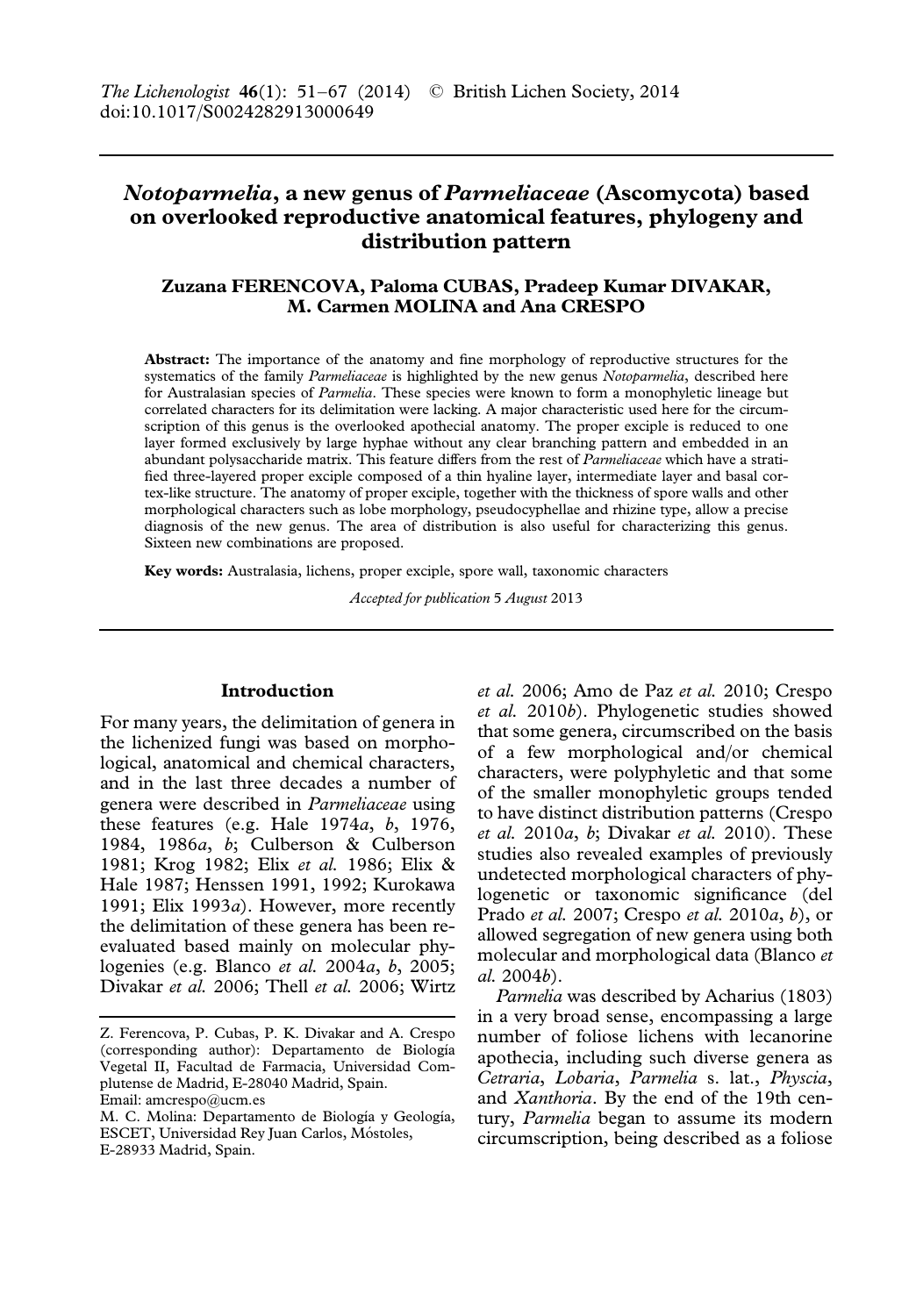rhizinate genus with laminal apothecia and simple spores (Fries 1861). The controversial history of Parmelia with segregation into new genera, followed by synonymization of some of them, is discussed in Hale (1987) and Crespo et al. (2011). Hale (1987) included in Parmelia s. str. a small assemblage of 38 species, typified by P. saxatilis, and 12 new species were later added (Elix 1993b, 2007; Kurokawa 1994; Elix & Kantvilas 1995; Calvelo & Adler 1999; Feuerer & Thell 2002; Divakar et al. 2003, 2005; Molina et al. 2004, 2011a, b). In its present delimitation, Parmelia is a widespread genus with three centres of diversification (Hale 1987), one in boreal-temperate Europe and North America, a second one in eastern Asia and the third one in Australasia.

Parmelia belongs to the major 'parmelioid' clade within the large and widely distributed family Parmeliaceae. Parmelioid lichens can be distinguished by their mainly foliose thalli (rarely subcrustose, subfruticose, peltate and umbilicate), the rhizinate lower surface, laminal cupulate apothecia, Lecanora-type asci, and simple ellipsoid hyaline ascospores (Blanco et al. 2006; Crespo et al. 2007, 2010b). The Parmelia species are characterized by adnate, sublinear to subirregular lobes without cilia; an upper surface with effigurate pseudocyphellae, lower surface black, rhizinate (rhizines simple, furcate or squarrosely branched); 8 simple spores per ascus; conidia cylindrical or weakly bifusiform, less than  $8.0 \ \mu m$  long; with atranorin and chloratranorin in the cortex (Hale 1987).

In a comprehensive molecular study based on a multi-locus dataset of parmelioid lichens (Crespo et al. 2010b), the genus Parmelia was shown to split into three separate clades: A, B and D (Fig. 1). The first of these, the Nipponoparmelia clade (clade A), contains East Asian species (Nipponoparmelia laevior and N. ricasolioides) that differ morphologically from other *Parmelia* species by having small punctate pseudocyphellae on the lobe edges. This group of species, previously organized by Kurokawa (1994) in the small subgenus Nipponoparmelia, was elevated to generic rank (Crespo et al. 2010b). A second group of predominantly Australasian species (Parmelia subtestacea, P. crambidiocarpa, P.

tenuirima, P. cunninghamii and P. signifera) forms a well-supported clade (clade B) but no distinct morphological characteristics were found. A monophyletic clade C, composed of the genera Relicina and Relicinopsis, is sister group of the Australasian species of clade B, although with very low statistical support. The third group of *Parmelia* (clade D) contains mostly temperate species (P. saxatilis, P. discordans, P. serrana, P. sulcata and P. squarrosa), with a centre of distribution in the Northern Hemisphere (Crespo et al. 2010b).

In a general survey of the morphology and anatomy of the reproductive structures in Parmeliaceae, Ferencova (2012) found greater variability than expected, and promising features that could help in the morphological characterization of the genera. Five types of ascospores, based on their size and form together with the thickness of their spore wall, were established for parmelioid lichens: type I, small ascospores  $(5.0-10.0 \,\mu m \log)$ with a thin spore wall  $(<600$  nm); type II, medium-sized ascospores (10.0–15.0 µm long) with a thin to medium spore wall  $(< 1.0 \text{ }\mu\text{m})$ ; type III, medium to large ascospores  $(10.0-20.0 \mu m \text{ long})$  with a thick spore wall  $(1 \cdot 0 - 2 \cdot 0 \mu m)$ ; type IV, very large ascospores ( $>$ 20 $\cdot$ 0  $\mu$ m long) with a very thick spore wall ( $>$ 2  $\mu$ m); and type V, large to very large ascospores  $(>15.0 \mu m \text{ long})$ with a thin to medium spore wall  $(<1.0$ µm). In addition, different types of internal organization of the apothecium were found and described, differing mainly in the anatomy of the proper exciple.

The present study aims to find good diagnostic morphological and anatomical characters to circumscribe the monophyletic lineage of Australasian species (clade B) found in the assemblage of Parmelia, with special emphasis on ascomata anatomy and ascospore type.

#### Materials and Methods

#### Taxon sampling

In the present study, we investigated 23 fertile specimens from the Parmelia and Nipponoparmelia clades (Crespo et al. 2010b). The sampling included two Nipponoparmelia species (N. laevior and N. ricasolioides) that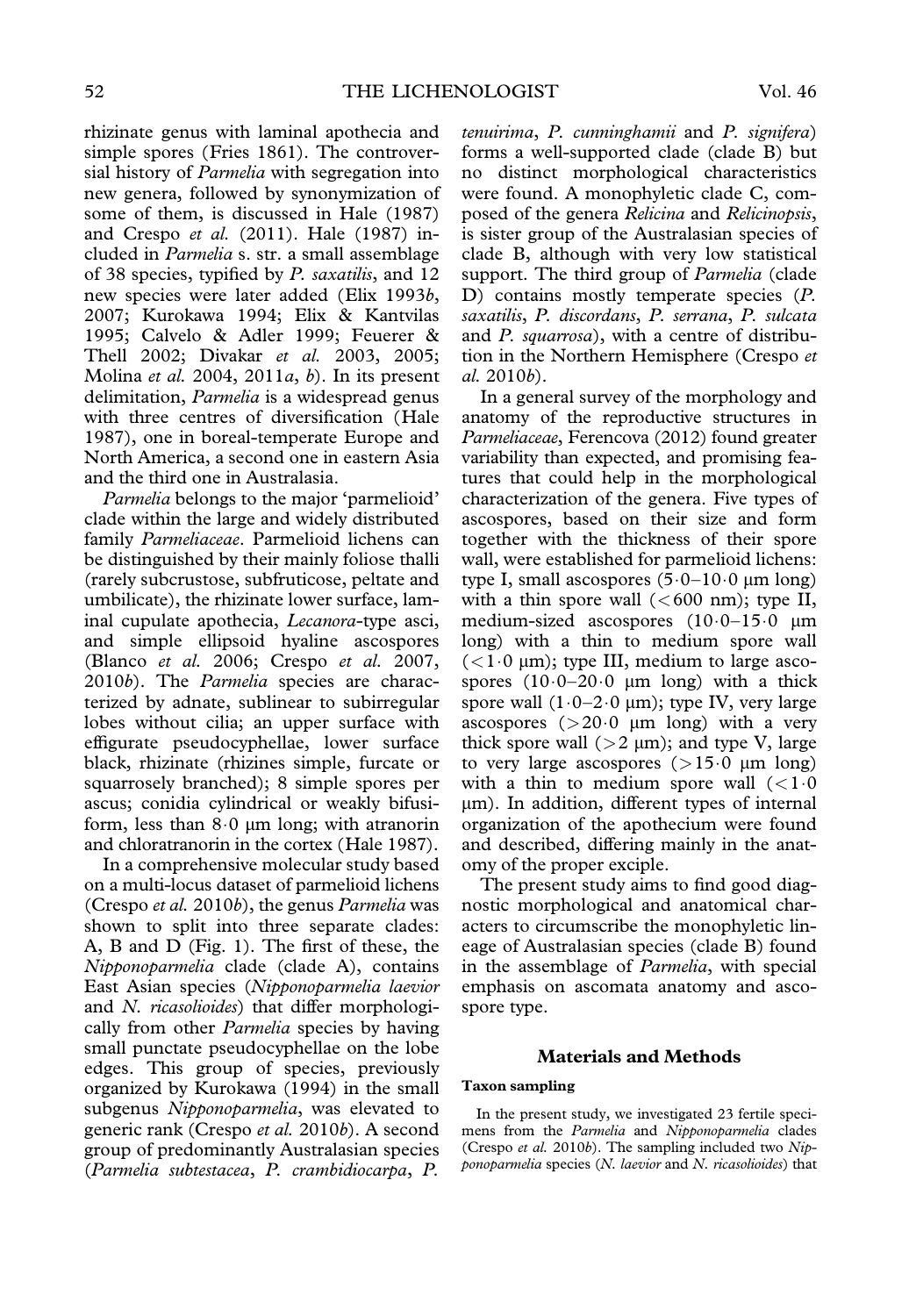| Species                        | Voucher specimens Locality |                                                     | Collector (s)             |
|--------------------------------|----------------------------|-----------------------------------------------------|---------------------------|
| Nipponoparmelia laevior        | MAF-Lich 7278              | Japan, Hokkaido                                     | H. Harada                 |
| N. ricasolioides               | MAF-Lich 15526             | China, Yunnan, Jian Chuan Co.                       | A. Crespo et al.          |
| Notoparmelia<br>crambidiocarpa | MAF-Lich 4965              | New Zealand, South Island, West Coast H. A. Imshaug |                           |
| N. erumpens                    | MAF-Lich 7529              | Australia, Australian Capital Territory             | M. C. Molina & J. A. Elix |
| N. erumpens                    | MAF-Lich 7576              | Australia, New South Wales                          | M. C. Molina & J. A. Elix |
| N. signifera                   | MAF-Lich 7545              | Australia, Australian Capital Territory             | M. C. Molina & J. A. Elix |
| N. subtestacea                 | MAF-Lich 17026             | New Zealand, South Island, Otago                    | A. Knight                 |
| N. tenuirima                   | MAF-Lich 17027             | New Zealand, South Island, Southland                | A. Knight                 |
| N. tenuirima                   | MAF-Lich 7663              | New Zealand, South Island, West Coast               | M. E. Hale                |
| Parmelia adaugescens           | MAF-Lich 7277              | Japan, Hokkaido                                     | H. Harada                 |
| P. adaugescens                 | MAF-Lich 9870              | Japan, Hokkaido                                     | H. Harada                 |
| P. cochleata                   | MAF-Lich 7280              | Japan, Hokkaido                                     | H. Harada                 |
| P. cochleata                   | MAF-Lich 9880              | Japan, Hokkaido                                     | H. Harada                 |
| P. fertilis                    | MAF-Lich 9871              | Japan, Hokkaido                                     | H. Harada                 |
| P. omphalodes                  | MAF-Lich 6798              | Spain, Madrid                                       | A. Crespo                 |
| P. omphalodes                  | MAF-Lich 15485             | Spain, Zamora                                       | A. Crespo & O. Blanco     |
| P. saxatilis                   | MAF-Lich 12518             | Spain, La Rioja                                     | A. Crespo et al.          |
| P. saxatilis                   | MAF-Lich 11541             | Spain, Cadiz                                        | A. Crespo et al.          |
| P. sulcata                     | MAF-Lich 13883             | Spain, Madrid                                       | A. Crespo                 |
| P. sulcata                     | MAF-Lich 15421             | Ireland, Kerry Dunkerron                            | A. Crespo et al.          |
| Parmelina quercina             | MAF-Lich 13949             | Spain, La Rioja                                     | A. Crespo et al.          |
| Relicina limbata               | MAF-Lich 10504             | Australia, New South Wales                          | $f. A. Elix$              |
| Relicinopsis intertexta        | MAF-Lich 15372             | Thailand, Nakhon Nayok                              | W. Polyiam                |
| R. rahegensis                  | MAF-Lich 15373             | Thailand, Nakhon Nayok                              | W. Polyiam                |

TABLE 1. Fertile specimens used in this study, with their location and collection details.

form clade A; four (P. subtestacea, P. crambidiocarpa, P. tenuirima, P. signifera) of the five species included in the Australasian clade B plus P. erumpens; three species (Relicina limbata, Relicinopsis intertexta and R. rahegensis) closely related to species of clade C; and six Parmelia species (Parmelia adaugescens, P. cochleata, P. fertilis, P. omphalodes, P. saxatilis and P. sulcata), two of them (P. saxatilis and P. sulcata) included in clade D of the molecular phylogeny (Crespo et al. 2010b). One Parmelina species (P. quercina) was included for comparison. Details of the material studied (locality and collection data) are summarized in Table 1. In addition, we considered the descriptions of all species of the Parmelia assemblage, in particular the Australasian species, found in the bibliography (Hale 1987; Elix 1993a, 2007; Elix & Kantvilas 1995) to complement our own observations.

#### Morphological studies

Vertical sections through the central part of three apothecia per specimen were cut with a razor blade under the dissecting microscope (Leica Wild M 8) and mounted in water and lactophenol cotton-blue (Panreac, Barcelona). The structure of the sections and morphology of the ascospores were observed and photographed with a light microscope (Nikon Eclipse 80i; Nikon, Badhoevedrop, Netherlands) using Nomarski differential interference contrast optics. The length and breadth of ascospores, and the thickness of their wall, were measured in 30–50 ascospores per specimen. Mean values of the ascospore size and ratio between length and breadth (Q) were calculated. Thallus morphology of the specimens was studied using a dissecting microscope for the assessment of lobe shape, width and other vegetative features.

### Results

The ascospore morphology, together with apothecium morphology and anatomy of fertile specimens of Nipponoparmelia (clade A) and three minor clades (B, C and D) of the Parmelia clade (Fig. 1), were investigated. The new diagnostic reproductive features based on ascospore type (defined by spore size and spore wall thickness) and structure of the proper exciple are summarized in Tables 2 and 3. These features, combined with the morphological diagnostic characters currently known (Table 4), allow us to clearly separate the four clades. The species of the four clades can be distinguished by a combination of features such as lobe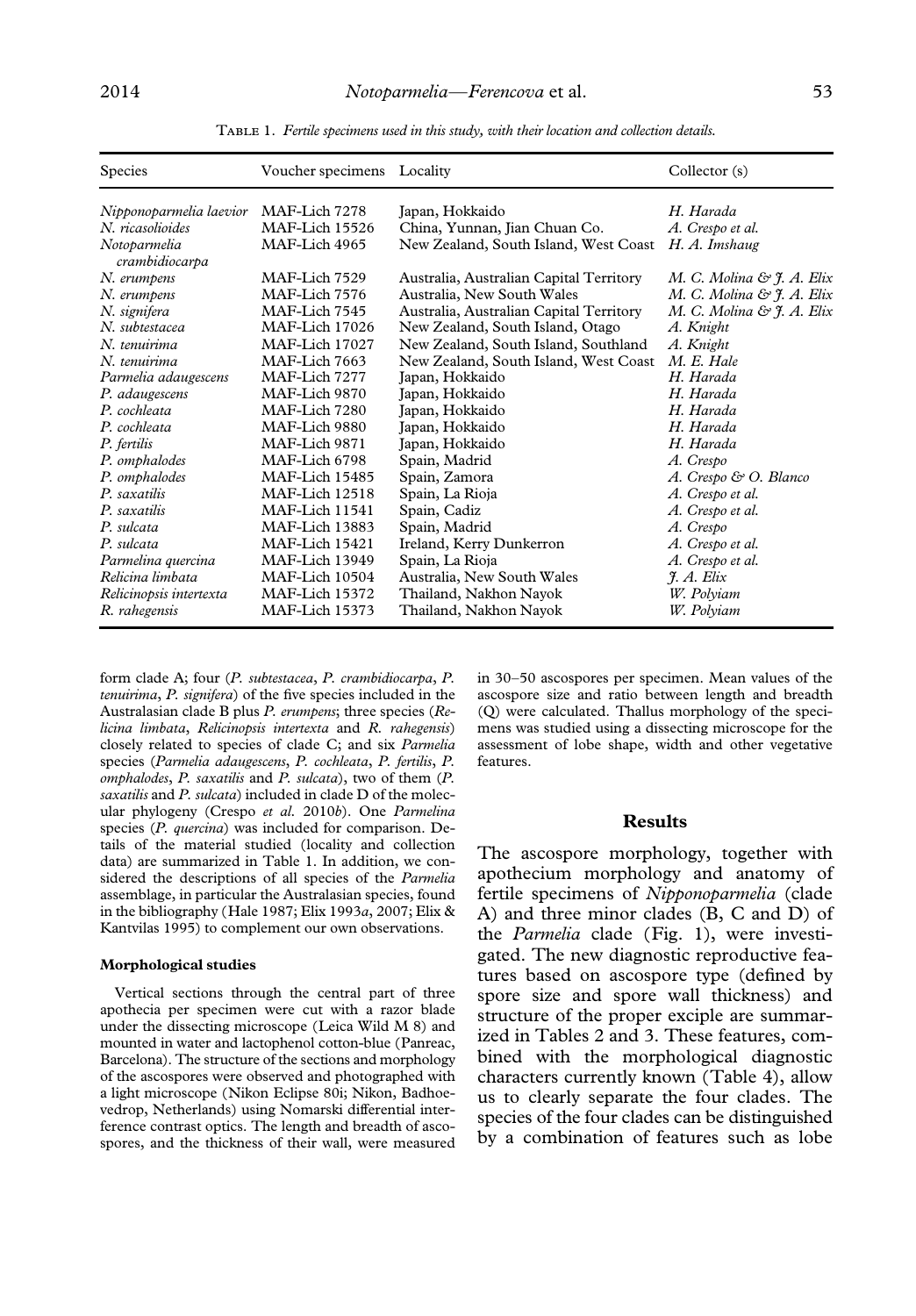

FIG. 1. Simplified tree showing the splitting of the genus Parmelia into three independent monophyletic lineages A, B and D (based on Fig. 1 in Crespo et al. 2010b; phylogram obtained from a Maximum likelihood analysis of the 3GENE dataset, showing the phylogenetic relationships among Parmeliaceae).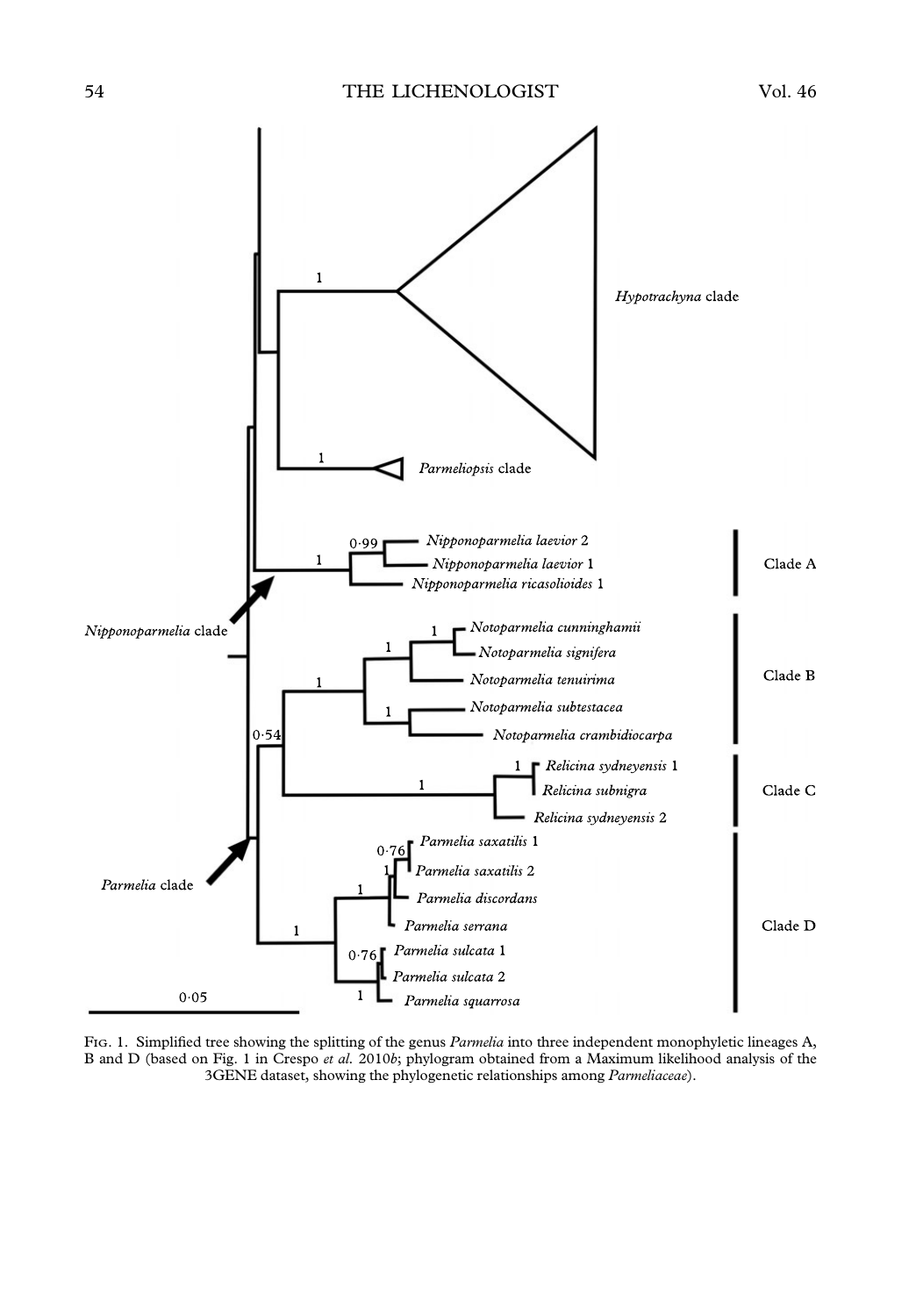| Species                                                                                            | Length<br>$mean + SD$<br>$(\mu m)$                                                                                   | Width<br>$mean + SD$<br>$(\mu m)$                                                                            | Wall<br>thickness<br>(nm)                    | Ascospore type*<br>(Ferencova 2012)                                                           | Fig.                       |
|----------------------------------------------------------------------------------------------------|----------------------------------------------------------------------------------------------------------------------|--------------------------------------------------------------------------------------------------------------|----------------------------------------------|-----------------------------------------------------------------------------------------------|----------------------------|
| Nipponoparmelia laevior<br>N. ricasolioides                                                        | $17.75 + 0.73$<br>$19.52 + 1.03$                                                                                     | $8.41 + 0.65$<br>$12.20 + 0.97$                                                                              | 600<br>700                                   | V<br>$\mathbf{V}$                                                                             | 2A<br>2B                   |
| Nipponoparmelia                                                                                    | $17.0 - 20.5$                                                                                                        | $7.5 - 13.0$                                                                                                 | $<$ 1000                                     | Large to very large<br>ascospores with<br>medium walls                                        |                            |
| Notoparmelia crambidiocarpa<br>N. erumpens<br>N. subtestacea<br>N. signifera<br>N. tenuirima       | $17.60 \pm 0.48$<br>$12.62 \pm 0.54$<br>$12.43 \pm 0.85$<br>$14.54 + 0.90$<br>$14.80 \pm 0.68$                       | $11.33 \pm 0.53$<br>$7.99 \pm 0.44$<br>$8.42 \pm 0.64$<br>$7.99 + 0.51$<br>$9.44 \pm 0.77$                   | 1000<br>500<br>500<br>700<br>700             | III<br>$_{\rm II}$<br>$_{\rm II}$<br>II<br>II                                                 | 2G<br>2C<br>2E<br>2D<br>2F |
| Notoparmelia                                                                                       | $11.5-15.5(-18.0)$ $7.5-10.0(-12.0)$                                                                                 |                                                                                                              | $<$ 1000                                     | Medium (rarely large)<br>ascospores with thin to<br>medium (rarely thick) walls               |                            |
| Parmelia adaugescens<br>P. cochleata<br>P. fertilis<br>P. omphalodes<br>P. saxatilis<br>P. sulcata | $23.01 \pm 1.52$<br>$12.41 \pm 0.56$<br>$14.61 \pm 0.53$<br>$13.92 \pm 0.73$<br>$15.08 \pm 0.65$<br>$13.39 \pm 0.81$ | $12.45 + 1.09$<br>$6.96 + 0.30$<br>$7.89 \pm 0.65$<br>$8.45 \pm 0.63$<br>$10.95 \pm 0.72$<br>$8.55 \pm 0.56$ | 2800<br>1000<br>1300<br>1500<br>1900<br>1000 | IV<br>Ш<br>Ш<br>III<br>III<br>III                                                             | 2K<br>2J<br>2L<br>2M       |
| Parmelia                                                                                           | $12.0-16.0(-24.5)$ 6.5-11.5(-13.5)                                                                                   |                                                                                                              | >1000                                        | <b>Medium</b> to large<br>(rarely very large)<br>ascospores with thick<br>to very thick walls |                            |
| Relicina limbata<br>Relicinopsis intertexta<br>Relicinopsis rahegensis                             | $6.50 \pm 0.54$<br>$6.24 \pm 0.44$<br>$7.16 \pm 0.33$                                                                | $4.22 + 0.34$<br>$4.07 \pm 0.34$<br>$4.18 \pm 0.31$                                                          | 400<br>400<br>400                            | 1<br>I<br>I                                                                                   | 2H<br>2I                   |
| $Relicina + Relicinopsis$                                                                          | $6.0 - 7.5$                                                                                                          | $3.5 - 4.5$                                                                                                  | 400                                          | <b>Small ascospores</b><br>with thin walls                                                    |                            |

Table 2. Ascospore dimensions and ascospore type in the species studied, and overall range of dimensions for each genus.

\*see Introduction

morphology, rhizine type, pseudocyphella structure, ascospore type (Fig. 2) and structure of the proper exciple (Figs  $3 \& 4$ ). Chemistry, conidiospore features and ascospore ratio Q overlap and do not help to distinguish these monophyletic groups.

Clade B is described here as a new genus, Notoparmelia. The species included in this clade, and all the Australasian species morphologically closely related (formerly included in Parmelia) are combined in this new genus.

#### Ascospores

The ascospore features in the Nipponoparmelia and Parmelia clades are shown in Table 2 and represented in Fig. 2.

The ascospores of Nipponoparmelia laevior and N. ricasolioides fit ascospore type V as described for parmelioid lichens (Ferencova 2012). They are large to very large  $(17.0 20.5 \times 7.5 - 13.0 \mu m$  with medium spore wall thickness (600–800 nm) (Fig. 2A & B). They are ellipsoidal in N. ricasolioides  $(Q = 1.61)$  and elongated in N. laevior  $(Q = 2.12).$ 

Notoparmelia erumpens, N. tenuirima, N. signifera and N. subtestacea have ascospores of type II, medium-sized  $(11.5-15.5 \times 7.5-1)$ 10-0 mm), broadly ellipsoidal to ellipsoidal  $(Q = 1.48 - 1.83)$ , and with a thin to medium spore wall (500–700 nm) (Fig. 2C–F). Notoparmelia crambidiocarpa ascospores (Fig. 2G) fit type III because they are large  $(17.0-$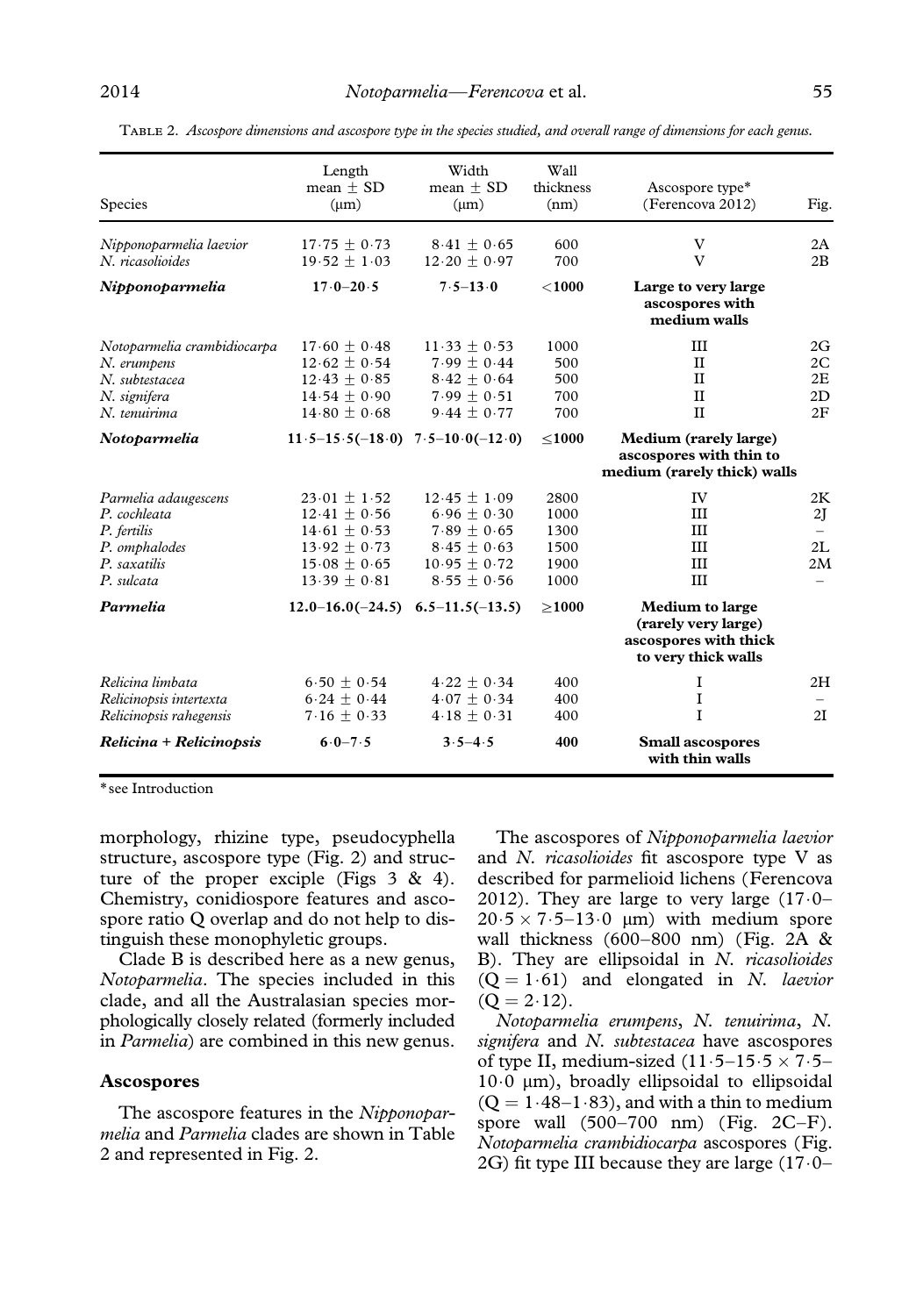| Character                   | Nipponoparmelia<br>(clade A)                                                                             | Notoparmelia<br>(clade B)                                                     | Relicina + Relicinopsis<br>clade C)                                                                | <i>Parmelia</i> s.str.<br>clade D)                                                                    |
|-----------------------------|----------------------------------------------------------------------------------------------------------|-------------------------------------------------------------------------------|----------------------------------------------------------------------------------------------------|-------------------------------------------------------------------------------------------------------|
| Apothecium                  | substipitate                                                                                             | stipitate to substipitate,<br>mostly large,<br>splitting radially<br>with age | substipitate                                                                                       | substipitate, rarely<br>large, and splitting<br>radially with age                                     |
| Proper exciple<br>structure | 3-layered:<br>thin to thick hyaline<br>laver<br>thin intermediate<br>laver<br>cortex-like basal<br>layer | 1-layered:<br>thick hyaline layer<br>$(30-70 \text{ }\mu\text{m})$            | 3-layered:<br>thin to thick hyaline<br>laver<br>thin intermediate layer<br>cortex-like basal layer | 3-layered:<br>thin to thick hyaline<br>laver<br>thin intermediate<br>layer<br>cortex-like basal layer |

TABLE 3. Main apothecium features in Nipponoparmelia, Notoparmelia, "Relicina + Relicinopsis" and Parmelia s. str. clades.

 $18.0 \times 11.0 - 12.0$  µm) and ellipsoidal  $(Q = 1.56)$ , with a thick wall (1000 nm). Another eleven species reported by Hale (1987), Elix (1993a, 2007) and Elix & Kantvilas (1995), which possibly form part of this group because of the morphology and distribution pattern (restricted to Australia and/or New Zealand), were not studied here because of the lack of fertile material, or of any material at all. According to the data provided by those authors, they also have ascospores of type II, medium-sized with a thin to medium spore wall.

Ascospores of Relicina limbata (Fig. 2H), Relicinopsis intertexta and R. rahegensis (Fig. 2I) are of type I, small  $(6.0-7.5 \times 3.5-4.5)$  $\mu$ m) with a thin spore wall (400 nm). All the species from both genera have been reported to have small ascospores, corresponding to type I (Hale 1975; Elix et al. 1986).

Parmelia cochleata (Fig. 2J), P. fertilis, P. omphalodes (Fig. 2L), P. saxatilis (Fig. 2M) and P. sulcata have ascospores of type III; they are medium to large  $(12.0-16.0 \times 6.5-1)$ 11-5 mm), broadly ellipsoidal to ellipsoidal  $(Q = 1.38 - 1.86)$  with a thick spore wall (1000–1800 nm). Parmelia adaugescens (Fig. 2K) has ascospores of type IV, very large  $(21.0-24.5 \times 11.5-13.5 \mu m)$ , ellipsoidal  $(Q = 1.80)$  with a very thick wall  $(2500 -$ 3500 nm). Other species which possibly form part of this group because of the morphological features and distribution pattern

(Hale 1987; Calvelo & Adler 1999; Feuerer & Thell 2002; Divakar et al. 2003) were not studied here due to the lack of fertile material. After Hale's description, most of them present ascospores of types III and IV, except two species with ascospores of type I (P. meiophora and P. submutata).

### Anatomy of the apothecium

The most important character found here, and unique for the Australasian clade B, Notoparmelia, is the internal structure of the apothecium (Table 3). Notoparmelia spp. have large apothecia with the disc usually splitting radially. The proper exciple of those apothecia is formed by a thick cupulate hyaline layer (HL), composed of large hyphae embedded in an abundant polysaccharide matrix (Fig. 3A–E) and surrounded directly by a continuous algal layer. The hyphae of the thick hyaline layer do not show any organization or stratification: they are large and without any clear branching pattern, apparently connecting the subhymenium with the medulla (Fig. 3C–E). In Notoparmelia tenuirima, some kind of stratification can be observed and the hyphae in the lower part of the hyaline layer change direction and are vertically orientated (Fig. 3E).

In all other species studied here (clades A, C and D), the fungal hyphae connecting the subhymenium and the medulla (i.e. the hyphae of the proper exciple) form three clearly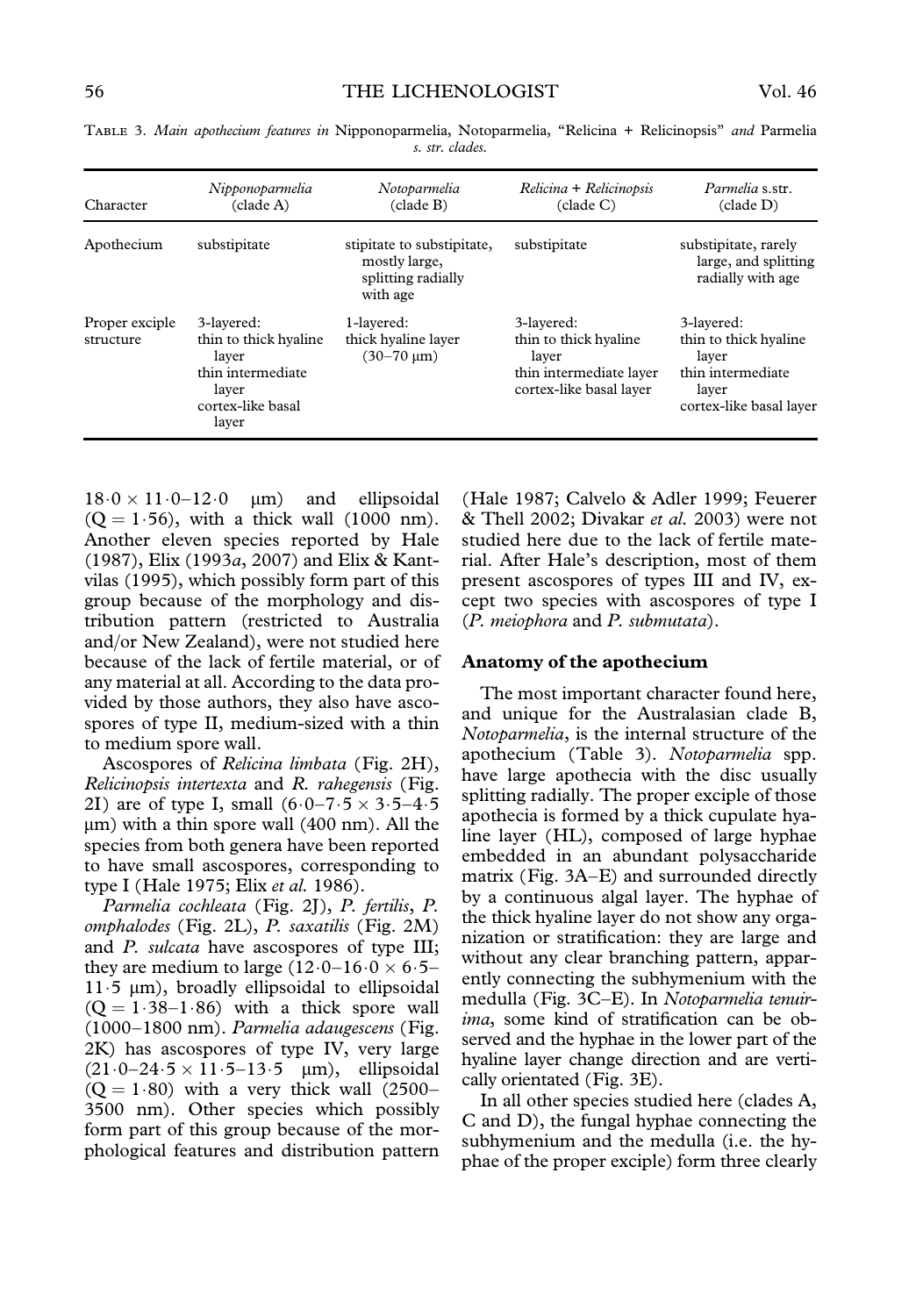

Ascospore length (µm)

Fig. 2. Ascospore morphology. A, Nipponoparmelia laevior; B, N. ricasolioides; C, Notoparmelia erumpens; D, N. signifera; E, N. subtestacea; F, N. tenuirima; G, N. crambidiocarpa; H, Relicina limbata; I, Relicinopsis rahegensis; J, Parmelia cochleata; K, P. adaugescens; L, P. omphalodes; M, P. saxatilis. Bar = 10 µm. The relation between ascospore length and ascospore width in the species belonging to clades *Parmelia* and *Nipponoparmelia* is shown in the box below. The diameter of the circle reflects the relative thickness of the spore wall.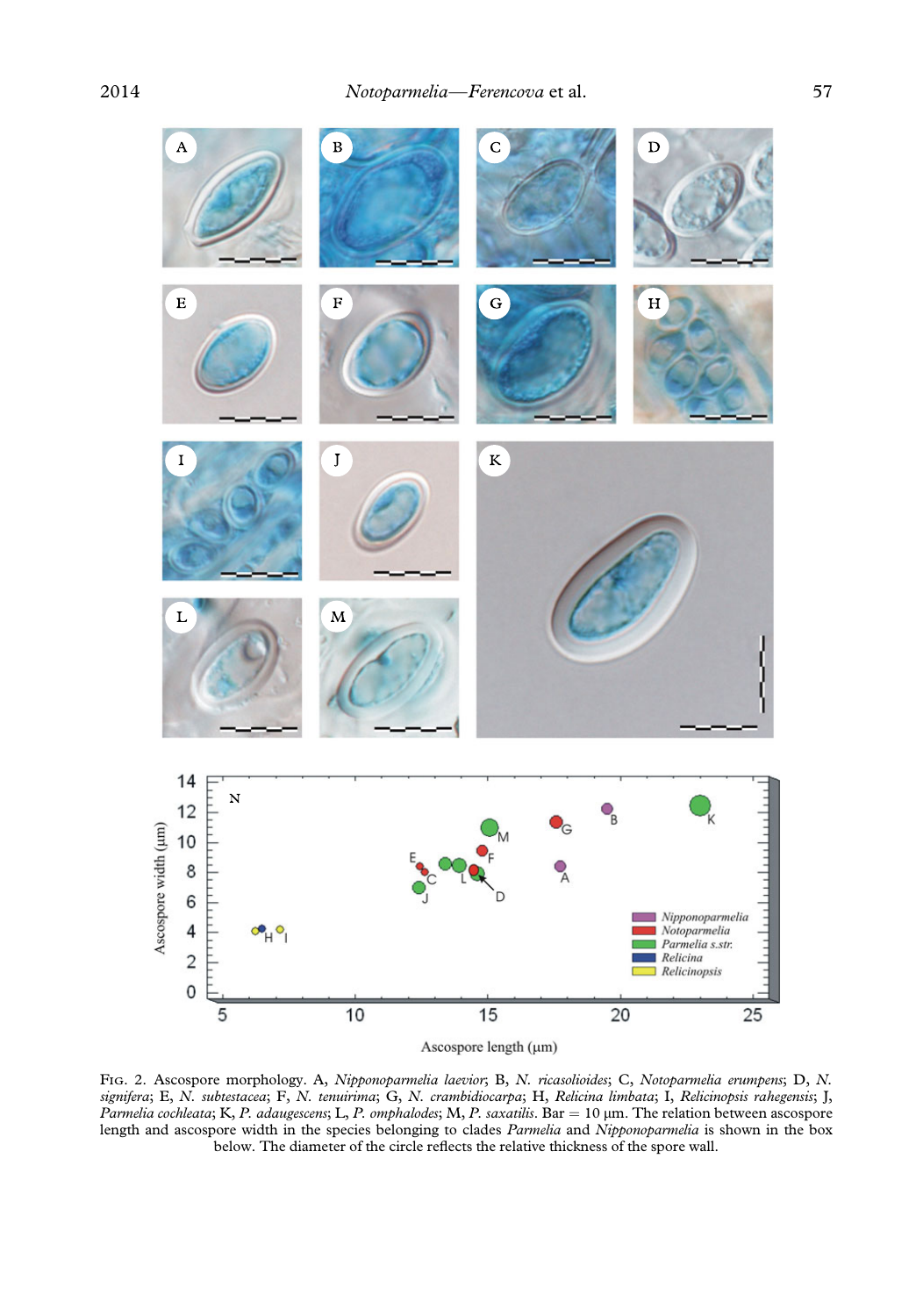

FIG. 3. A & B, cross-section through the apothecium of Notoparmelia species; C–E, details showing the cupulate proper exciple F & G, early ontogenic stage of the apothecium. A & C, Notoparmelia signifera; B, N. erumpens; D, N. tenuirima; E, N. subtestacea; F, Notoparmelia tenuirima; G, Parmelina quercina. Alg = algal layer; BL = basal layer;  $HL = hyaline layer; Hym = hymenium; Med = mediumlaj, PExc = cupulate proper exciple. Scales: A, B, F & HLL = hyaline layer; Hym = hymenium; Med = mediumlaj, PExc = cupulate proper exciple. Scales: A, B, F & HLL = hystine layer; Hym = hymenium; Med = mediumlaj, PExc = cupulate project.$  $G = 100 \mu m$ ; C–E: 10  $\mu m$ .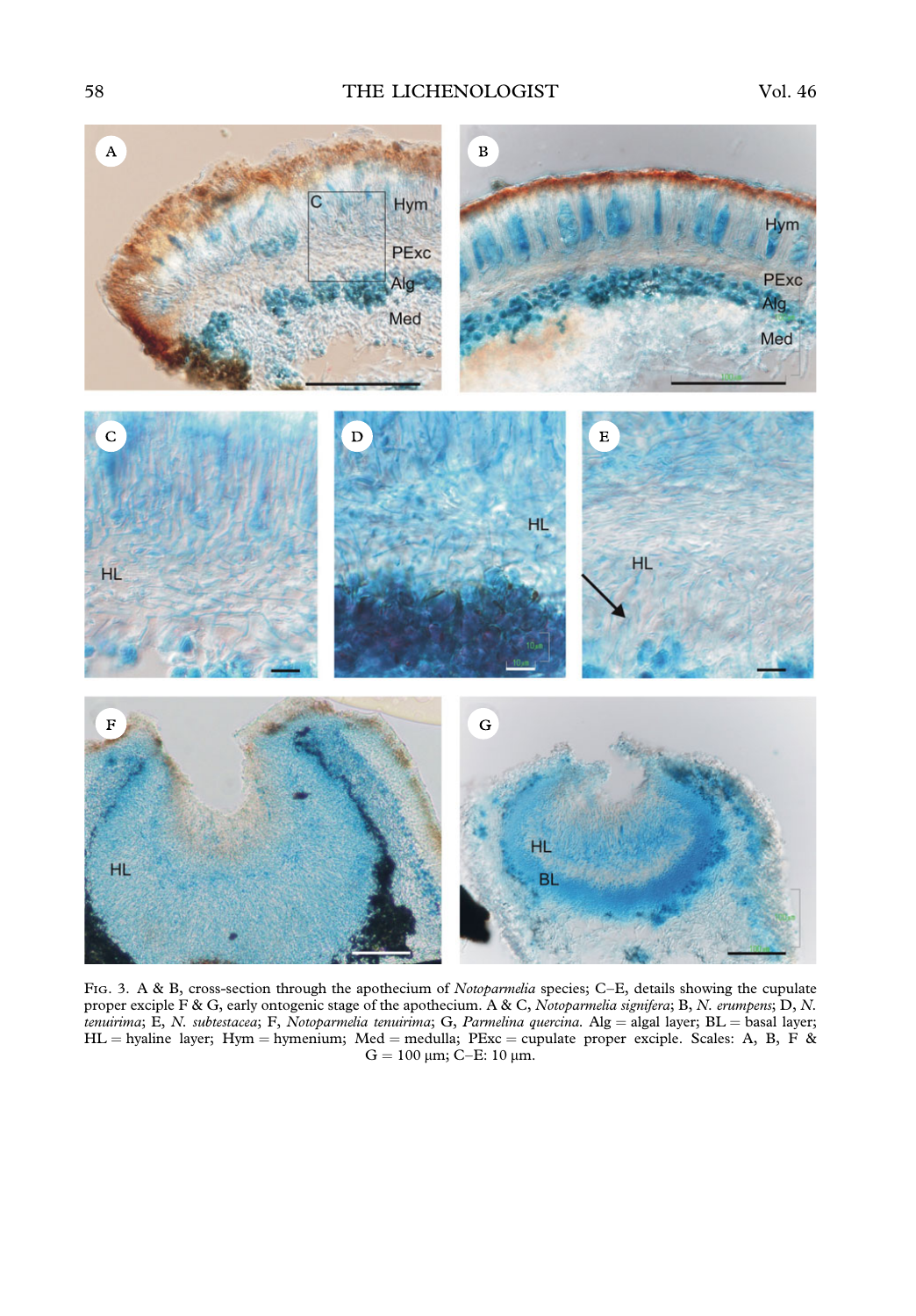differentiated layers (Fig. 4): the thin hyaline layer (HL), the intermediate layer (IL) and the cortex-like basal layer (BL). Differences in the thickness and anatomy of these layers can be observed between different genera (Fig. 4B,  $D \& F$ ) but are not discussed here. In contrast, clade B completely lacks the three-layered organization of the proper exciple present in all other species of clades A, C and D (Fig. 4B, D  $\&$  F), and in the rest of the Parmeliaceae studied (data not shown).

The structure of the proper exciple reflects the organization of the apothecium at the early ontogenetic stages. In the Notoparmelia species (clade B), the hyphae between the ascogenous hyphae and the thalline tissue of the young apothecia (Fig. 3F) are radially oriented, and, as mentioned above, the mature apothecium (Fig. 3A, B) has the proper exciple formed by a single layer. In comparison, in all other parmelioid species the developing proper exciple at the same ontogenetic stage is subdivided into an upper hyaline layer and a lower part composed of densely packed hyphae (Fig. 3G). Finally, the mature apothecia of species from clades A (Nipponoparmelia, Fig. 4A), C ("Relicina & Relicinopsis", Fig. 4C) and D (Parmelia s. str., Fig. 4E) have a three-layered proper exciple, due to the later differentiation of the lower part into an intermediate layer and a cortex-like basal layer.

### Thallus morphology

Both species of Nipponoparmelia (clade A) present circular pseudocyphellae along the lobe margins which were not found in any other species studied here. Relicina and Relicinopsis (clade C) are morphologically very different to all other species included in the present study. They present cilia in the lobe margins and lack any pseudocyphellae. No major differences were found in thallus morphology between Notoparmelia (clade B) and Parmelia s. str. (clade D). Although some features are typical for clade B (e.g. squarrose rhizines), they can also be found in some species of clade D. No single macromorphological character is suitable for differentiating between these two clades. A summary of the main macromorphological features that characterize the clades is shown in Table 4.

#### Taxonomy

### Notoparmelia A. Crespo, Ferencova & Divakar gen. nov.

### MycoBank No.: MB 805031

Thallus foliose, adnate to loosely adnate, irregularly lobate, lobes 2-0–7-0 mm wide; apices rounded. Pseudocyphellae usually effigurate. Rhizines squarrosely branched. Apothecia substipitate to stipitate; splitting radially with age; cupulate proper exciple hyaline and 1 layered, lacking differentiation into three layers as other parmelioids. Ascospores ellipsoid, spore wall less than 1 um thick. Distribution in Australasia.

Type species: Notoparmelia signifera

(Fig. 5)

Thallus foliose, adnate to loosely adnate, irregularly lobate. Lobes flat, narrow, sublinear to subirregular; apices rounded, lacking cilia. Upper surface whitish to mineral grey, greenish grey to grey-green, sometimes with brownish tips to the lobes, the pseudocyphellae usually effigurate, sometimes fusing into the continuous white rim around the lobe margins, with or without soredia and isidia. Medulla white, loosely packed. Lower surface flat, smooth, black or black with brown papillate marginal zone. Rhizines short, squarrosely branched. Ascomata apothecial, laminal, substipitate to stipitate; *disc* imperforate or rarely perforate, concave, dark to pale brown, splitting radially with age; thalline margin usually pseudocyphellate; cupulate proper exciple consisting of hyaline layer,  $(30-)40-60(-70)$  µm thick surrounded by continuous algal layer. Asci elongate, clavate, Lecanora-type, apically thickened, without an internal apical beak, 8-spored. Ascospores medium to large, broadly ellipsoid to ellipsoid,  $(11.0-)11.5-15.5(-18.0) \times (7.0-)7.5-10.0$  $(-12.0)$  µm; spore wall thin to medium,  $(400-)600-700(-1000)$  nm.

Conidiomata pycnidial, immersed, laminal. Conidia cylindrical to weakly bifusiform  $(5.0-)5.5-7.0 \times 1 \mu m$  long.

Chemistry. Cortex containing atranorin and chloratranorin; medulla containing orcinol depsidones (lobaric acid),  $\beta$ -orcinol depsidones (salazinic, consalazinic, protocetraric and fumarprotocetraric acids), aliphatic acids (protolichesterinic acid), echinocarpic acid and unidentified fatty acid.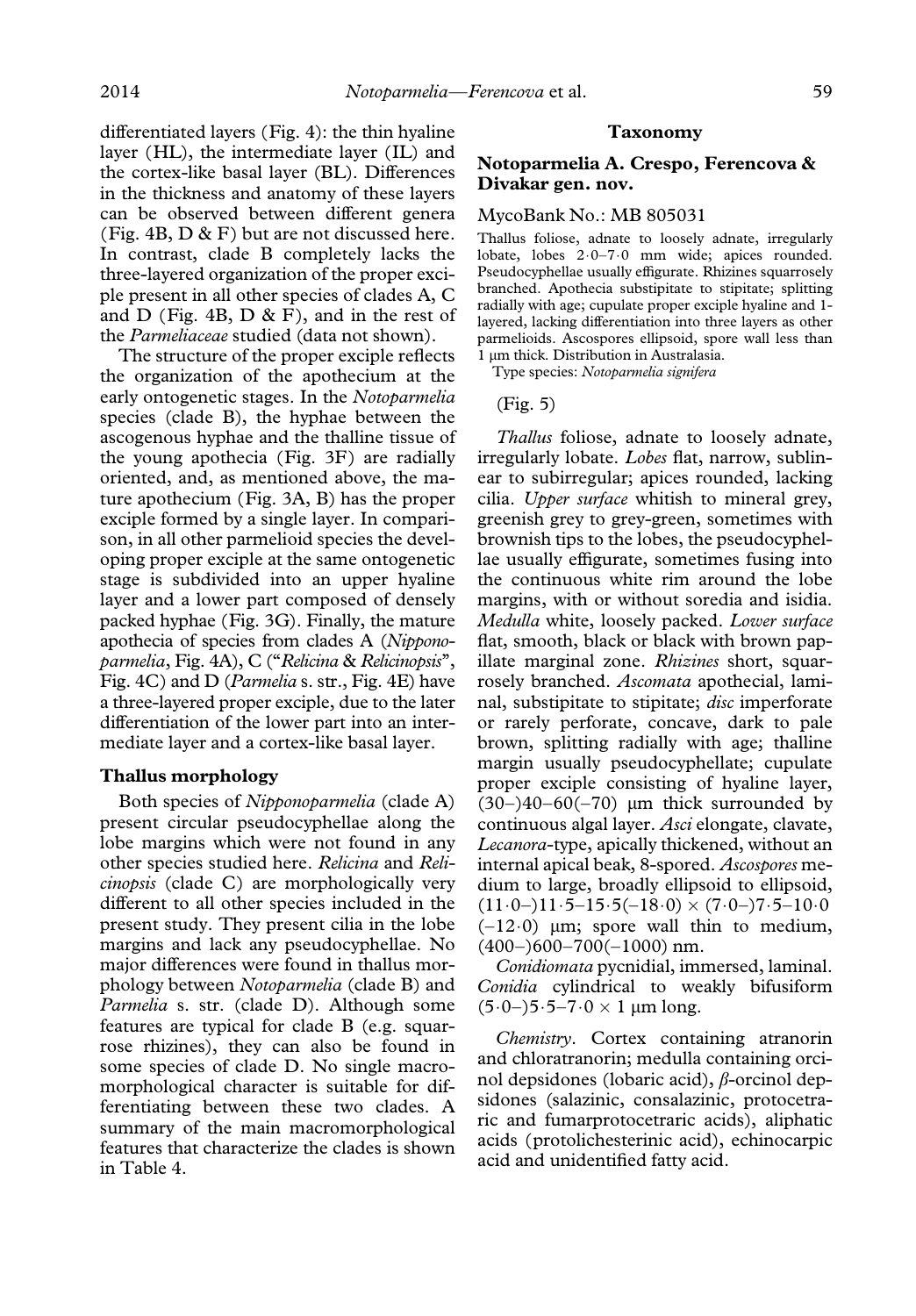

FIG. 4. A, C & E, cross-sections through the apothecia of Nipponoparmelia, Relicina and Parmelia s. str.; B, D & F, details showing three-layered cupulate proper exciple. A & B, Nipponoparmelia laevior; C & D, Relicina limbata; E & F, Parmelia adaugescens. Alg = algal layer, Cor = cortex, Hym = hymenium, Med = medulla, PExc = cupulate proper exciple composed of hyaline layer (HL), intermediate layer (IL) and cortex-like basal layer (BL). Scales: A, C & E = 100  $\mu$ m; B, D & F = 10  $\mu$ m.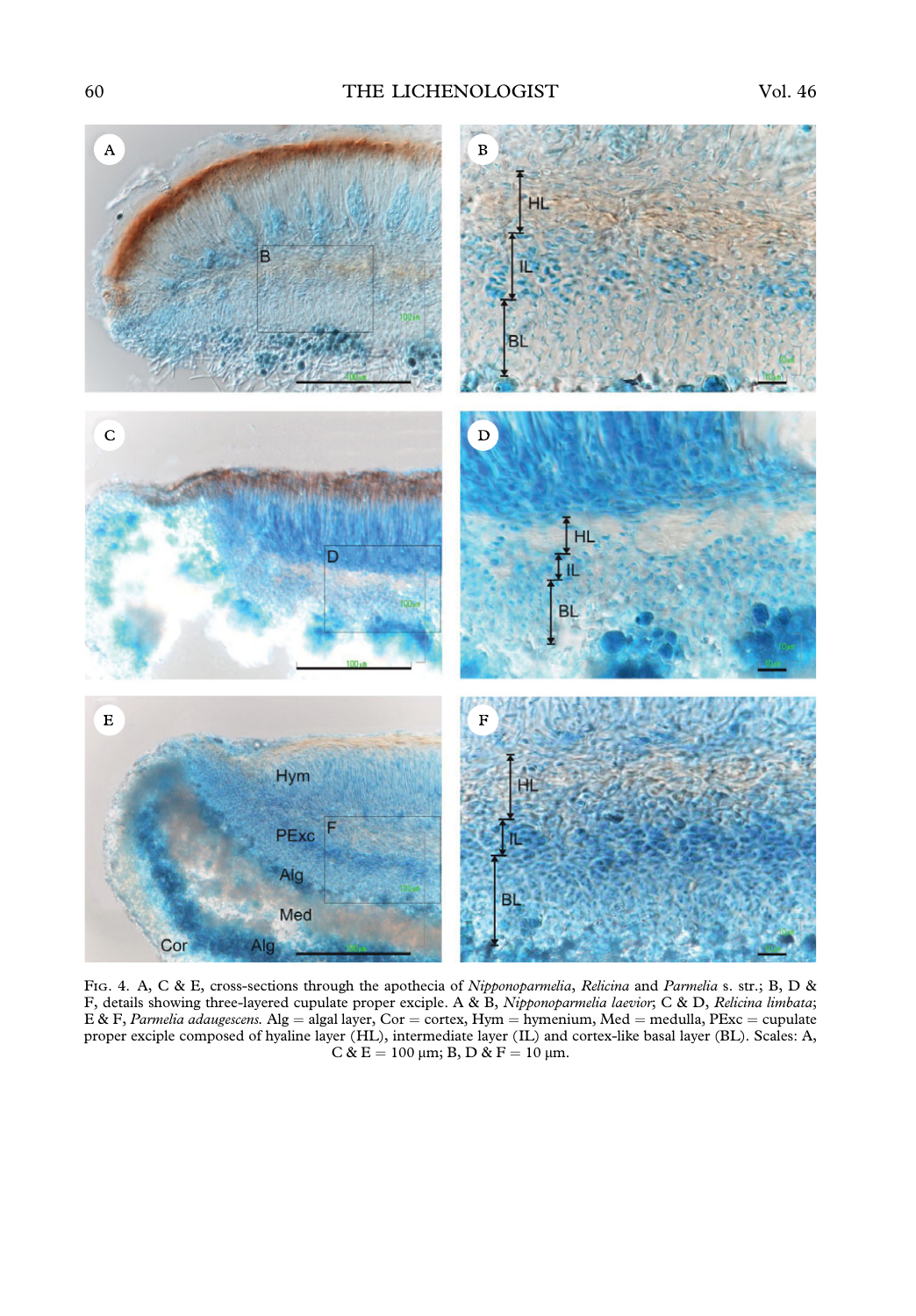| Character       | Nipponoparmelia<br>(clade A)     | Notoparmelia<br>clade B)                                                                | Relicina + Relicinopsis<br>(clade C)                           | Parmelia s.str.<br>(clade D)                                |
|-----------------|----------------------------------|-----------------------------------------------------------------------------------------|----------------------------------------------------------------|-------------------------------------------------------------|
| Lobes           | sublinear                        | sublinear to subirregular                                                               | sublinear to linear                                            | sublinear                                                   |
| Pseudocyphellae | small, punctate at<br>lobe edges | effigurate laminal or/and<br>marginal fusing and<br>mostly forming white rim            | lacking; pored epicortex present                               | effigurate laminal or marginal, rarely<br>forming white rim |
| <b>Rhizines</b> | simple to furcate                | squarrosely branched                                                                    | simple to sparsely branched                                    | simple to furcate and squarrosely<br>branched               |
| Cilia           | absent                           | absent                                                                                  | present                                                        | absent                                                      |
| Distribution    | East Asia                        | Australasia (two species also<br>in S America, and one<br>species widespread in S Asia) | Australasia, South-East Asia,<br>Indonesia, India, Neotropical | boreal-temperate Northern<br>Hemisphere                     |

TABLE 4. Main macromorphological characters and geographical distribution of Nipponoparmelia, Notoparmelia, "Relicina + Relicinopsis" and Parmelia s. str., based on our observations and bibliographic references (Hale 1975, 1987; Elix 1993<sup>a</sup>, 2007; Kurokawa 1994; Elix & Kantvilas 1995).

Notoparmelia

 $\top$ 

Ferencova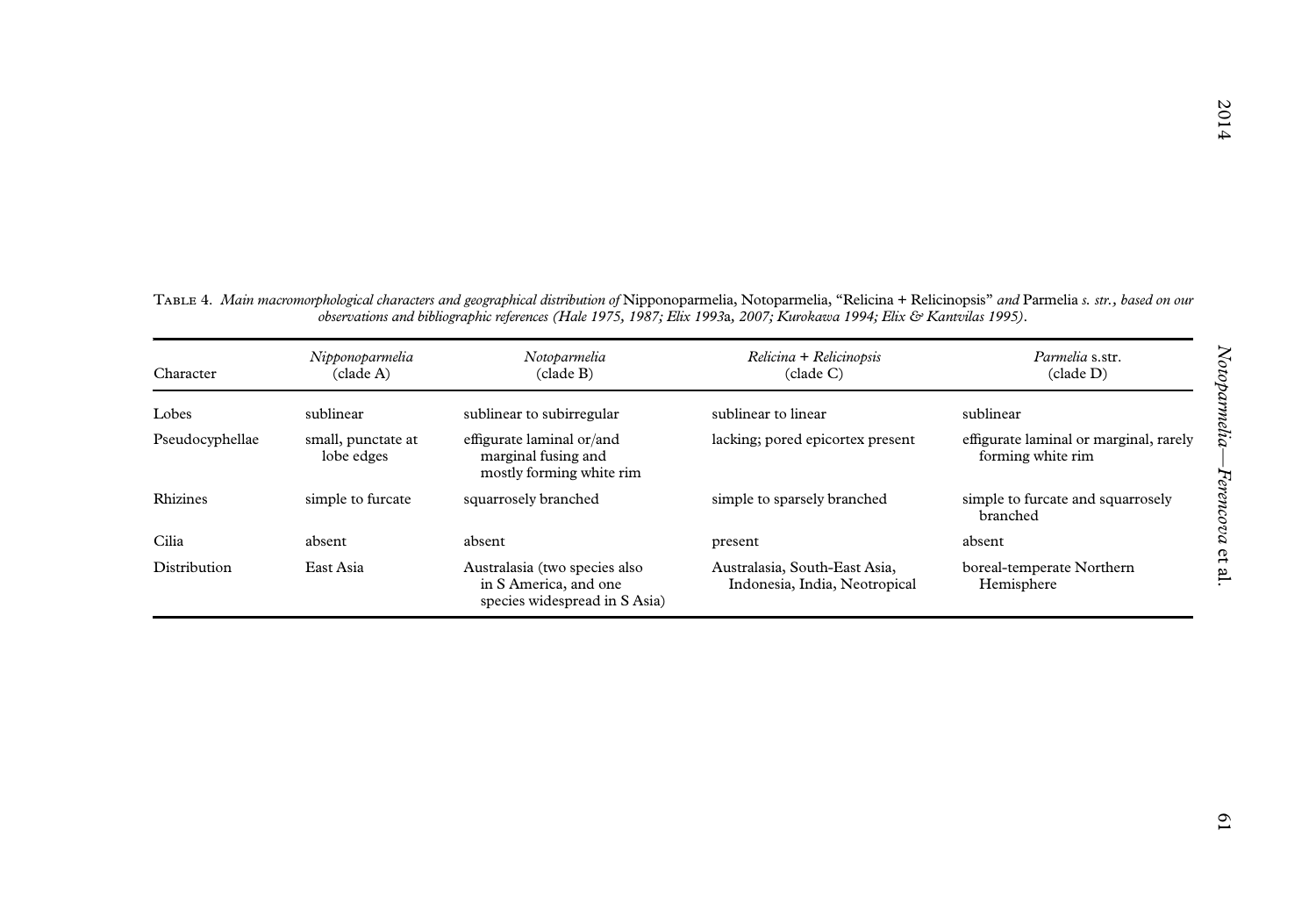

FIG. 5. Notoparmelia signifera. A, habit. Scale  $= 1$  cm.

Etymology. The epithet refers to the Southern Hemisphere distribution (noto- in Greek meaning southern, south), and the species superficially resembling Parmelia.

Remarks. Notoparmelia is characterized by the following combination of characters: sublinear to subirregular lobes with rounded apices, short, squarrose rhizines, substipitate to stipitate large apothecia usually splitting radially with age and having the proper exciple formed only by one layer without stratification (stratified proper exciple in Parmelia s. str. with the basal cortex-like structure), and medium to large broadly ellipsoid ascospores ranging from  $(11 \cdot 0 - )11 \cdot 5 - 16 \cdot 5(-18 \cdot 0) \times$  $(7.0-)7.5-10.0(-12.0)$  µm with thin to medium walls, less than  $1 \mu m$  (more than  $1 \mu m$ in Parmelia s. str.). The genus includes 16 species that grow on bark and rocks in southern and eastern Australia, Tasmania and New Zealand. Two species (N. cunninghamii) and N. protosulcata) also occur in South America, and one species (N. erumpens) also occurs in South Africa and is more widespread in East Asia. Species clustered in this genus are mainly distributed in the Southern Hemisphere.

### New combinations

We make the following 16 new combinations:

## Notoparmelia crambidiocarpa (Zahlbr.) A. Crespo, Ferencova & Divakar comb. nov.

### MycoBank No.: MB 805032

Parmelia crambidiocarpa Zahlbr., Lichenes Novae Zelandiae 104: 109 (1941).

### Notoparmelia crowii (Elix) A. Crespo, Ferencova & Divakar comb. nov.

MycoBank No.: MB 805033 Parmelia crowii Elix, Mycotaxon 47: 116 (1993a).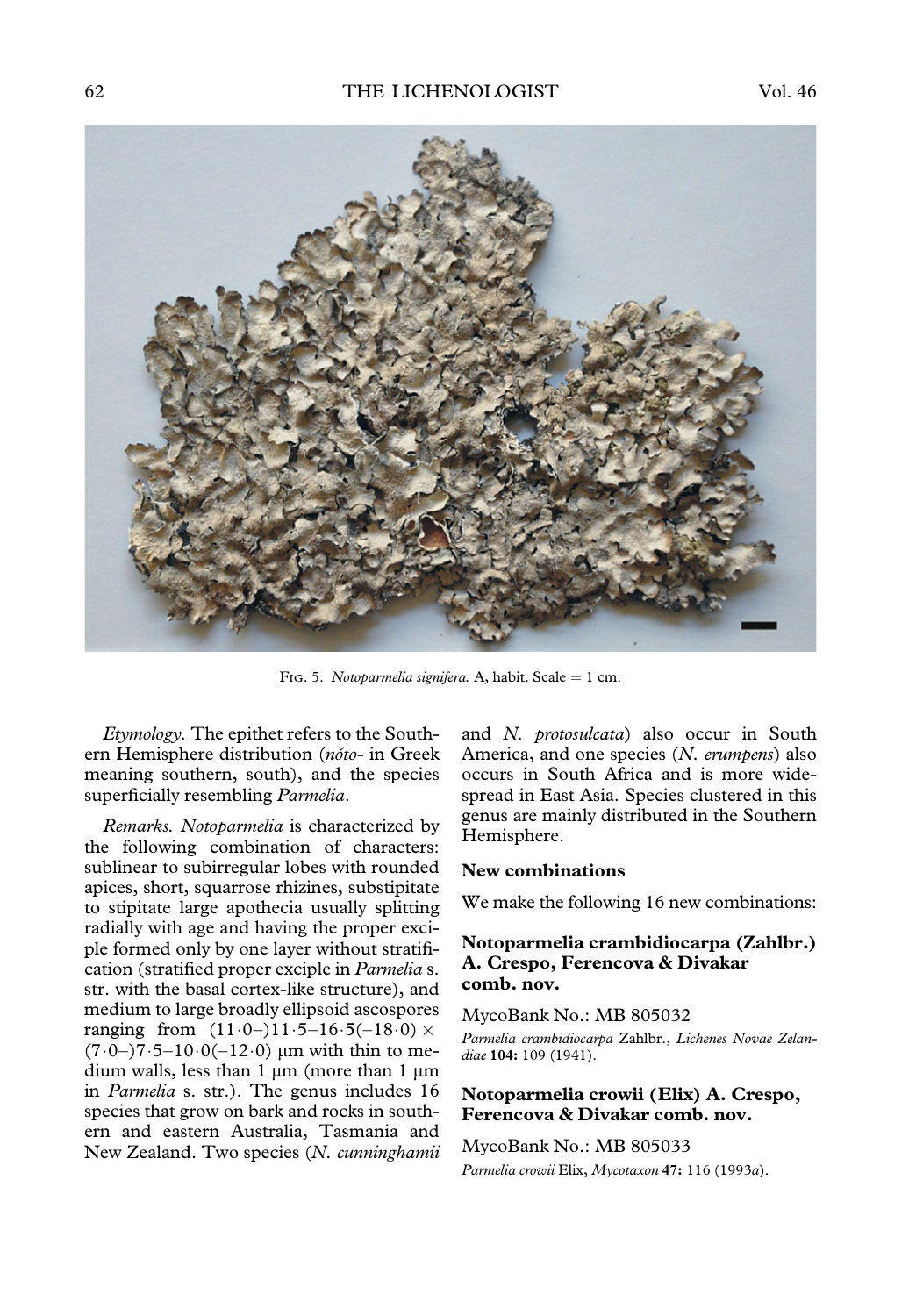### Notoparmelia cunninghamii (Cromb.) A. Crespo, Ferencova & Divakar comb. nov.

### MycoBank No.: MB 805034

Parmelia cunninghamii Cromb., Journal of the Linnean Society of London 15: 228 (1876).

Parmelia brownii C. W. Dodge, Nova Hedwigia 19: 449 (1970).

### Notoparmelia erumpens (Kurok.) A. Crespo, Ferencova & Divakar comb. nov

#### MycoBank No.: MB 805036

Parmelia tenuirima f. corallina Müll. Arg., Flora 66: 46 (1883).

Parmelia erumpens Kurok., Journal of Japanese Botany 44: no.74 (1969).

## Notoparmelia norcrambidiocarpa (Hale) A. Crespo, Ferencova & Divakar comb. nov.

#### MycoBank No.: MB 805037

Parmelia norcrambidiocarpa Hale, Smithsonian Contr. Bot. 66: 31 (1987).

### Notoparmelia nortestacea (Elix) A. Crespo, Ferencova & Divakar comb. nov.

#### MycoBank No.: MB 805038

Parmelia nortestacea Elix, Biblioth. Lichenol. 95: 203 (2007).

### Notoparmelia novae-zelandiae (Hale) A. Crespo, Ferencova & Divakar comb. nov.

#### MycoBank No.: MB 805039

Parmelia novae-zelandiae Hale, Smithsonian Contr. Bot. 66: 31 (1987).

### Notoparmelia queenslandensis (Hale) A. Crespo, Ferencova & Divakar comb. nov.

# MycoBank No.: MB 805041

Parmelia queenslandensis Hale, Smithsonian Contr. Bot. 66: 36 (1987).

### Notoparmelia protosulcata (Hale) A. Crespo, Ferencova & Divakar comb. nov.

MycoBank No.: MB 805042 Parmelia protosulcata Hale, Mycotaxon 16: 162 (1982).

### Notoparmelia pseudotenuirima (Gyeln.) A. Crespo, Ferencova & Divakar comb. nov.

#### MycoBank No.: MB 805043

Parmelia tenuirima f. isidiosa Müll. Arg., Bull. Herb. Bossier 4: 90 (1896).

Parmelia pseudotenuirima Gyeln., Repertorrium Specierum Novarum Regni Vegetabilis 29: 289 (1931).

### Notoparmelia salcrambidiocarpa (Hale) A. Crespo, Ferencova & Divakar comb. nov.

#### MycoBank No.: MB 805044

Parmelia salcrambidiocarpa Hale, Smithsonian Contr. Bot. 66: 38 (1987).

### Notoparmelia signifera (Nyl.) A. Crespo, Ferencova & Divakar comb. nov.

#### MycoBank No.: MB 805046

Parmelia signifera Nyl., Lichenes Novae Zelandiae: 25 (1888).

Parmelia saxatilis f. signifera (Nyl.) Müll. Arg., Compte-Rendu Société Royale Belgique 31: 30 (1892).

### Notoparmelia subtestacea (Hale) A. Crespo, Ferencova & Divakar comb. nov.

### MycoBank No.: MB 805048

Parmelia subtestacea Hale, Smithsonian Contr. Bot. 66: 45 (1987).

### Notoparmelia tarkinensis (Elix & Kantvilas) A. Crespo, Ferencova & Divakar comb. nov.

#### MycoBank No.: MB 805050

Parmelia tarkinensis Elix & Kantvilas, Pap. Proc. R. Soc. Tasm. 129: 65 (1995).

### Notoparmelia tenuirima (Hook. f. & Taylor) A. Crespo, Ferencova & Divakar comb. nov.

#### MycoBank No.: MB 805051

Parmelia tenuirima Hook. f. & Taylor, Hooker's London Journal of Botany 3: 645 (1844).

Parmelia tenuiscypha Taylor, Hooker's London Journal of Botany 6: 175 (1847).

Parmelia tenuirima var. platyna Zahlbr., Lichenes Novae Zelandiae 104: 108 (1941).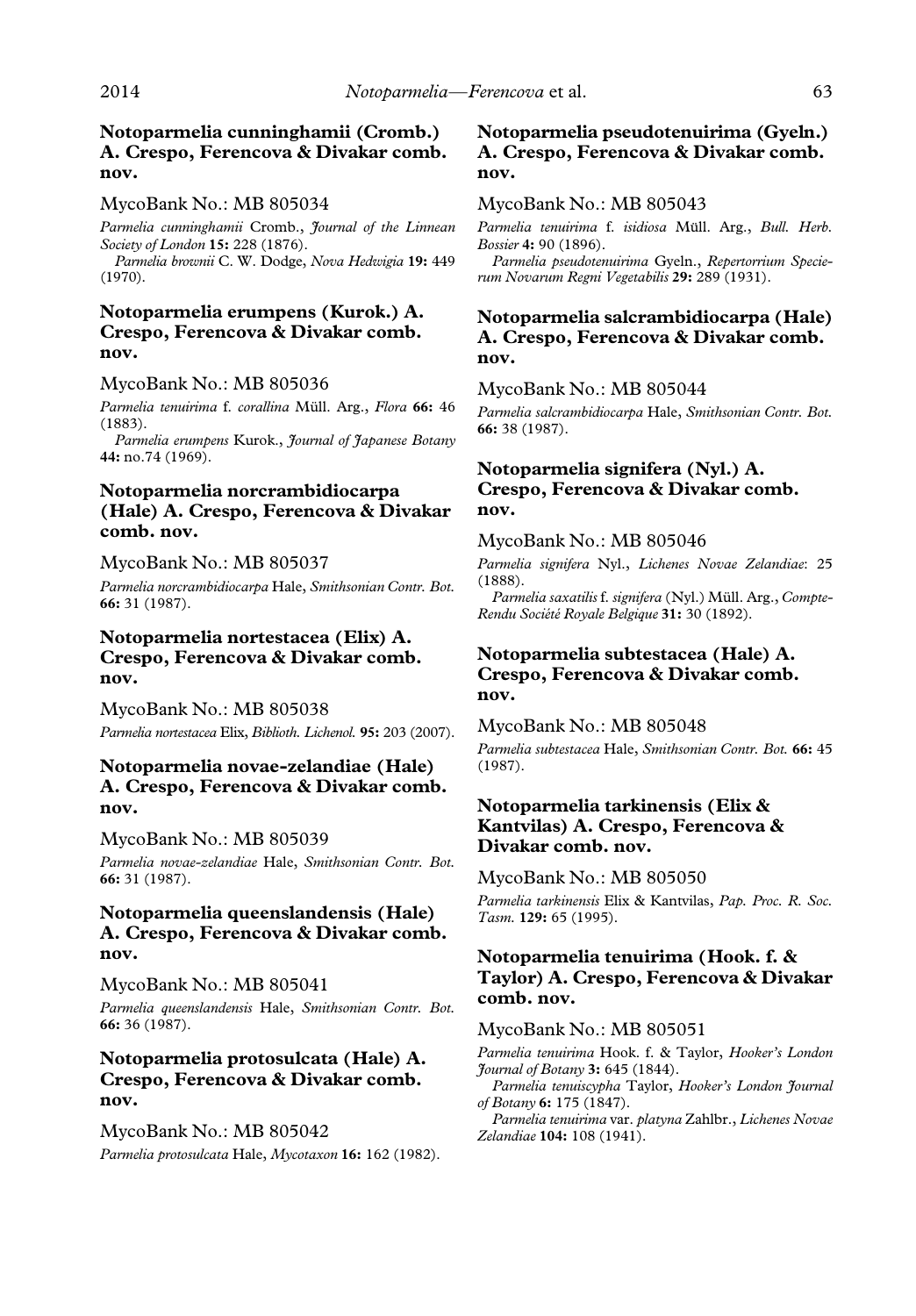### Notoparmelia testacea (Stirt.) A. Crespo, Ferencova & Divakar comb. nov.

#### MycoBank No.: MB 805053

Parmelia testacea Stirt., Scottish Naturalist 4: 203 (1878). Parmelia tenuirima \* P. rudior Nyl., Lichenes Novae

Zelandiae: 25 (1888). Parmelia tenuirima var. erimis Nyl., Lichenes Novae Zelandiae: 25 (1888).

Parmelia rudior (Nyl.) Zahlbr., Catalogus lichenum universalis **6:** 198 (1929).

Parmelia erimis (Nyl.) Hillmann, Hedwigia 78: 259 (1939).

Parmelia signifera f. pallidior Zahlbr., Lichenes Novae Zelandiae 104: 107 (1941).

#### Notoparmelia

This newly described genus includes a group of Australasian species previously placed in Parmelia s. str. (Hale 1987) that differ morphologically from other species in this genus by having thinner spore walls and a proper exciple that is reduced to one layer without zonation and composed exclusively of loosely branched large hyphae embedded in an abundant polysaccharide matrix. The proper exciple is surrounded by a continuous algal layer.

#### Discussion

Notoparmelia, the new genus described here, has been previously shown to form an independent monophyletic lineage of Parmelia (Crespo et al. 2010b). Although the different distribution pattern of the group was noted (Hale 1987; Crespo et al. 2010b), no macromorphological features were known to separate these Australasian species from the rest of Parmelia. Here, we offer some overlooked reproductive features that are typical for this lineage, confirming once again the usefulness of the micromorphological and anatomical characters for genus delimitation in Parmeliaceae (e.g. del Prado et al. 2007; Crespo et al. 2010a; Divakar et al. 2010).

Relicina and Relicinopsis (clade C) form the sister group of *Notoparmelia* (clade B), although with very low support (Crespo et al. 2010b). Both groups are sympatric in part of their area (Australasia) but, independent of their relationship, they are morphologically so different (see Table 4) that they cannot be misidentified. In addition to macromorphological traits (presence/absence of pseudocyphellae and cilia, type of rhizines), the micromorphological differences (anatomy of proper exciple and ascospore type) are also very clear (Figs 2, 3, 4C & D; Tables 2 & 3).

Nipponoparmelia (clade A) contains four species with a special type of circular marginal pseudocyphella, distinct from those of other Parmelia species (Crespo et al. 2010b). Usually it presents simple to furcate rhizines. Also, the type of ascospores of the species studied differs from the rest of Parmelia studied, being of type V (i.e. large ascospores with medium spore wall thickness) (Fig. 2A & B). Moreover, the anatomy of the proper exciple is three-layered in Nipponoparmelia (Fig. 4A & B) and so very different to the one-layered proper exciple of Notoparmelia (Fig. 3A–E).

On the other hand, Notoparmelia (clade B) and Parmelia s. str. (clade D) are similar in most of the macromorphological features but in spite of this apparent homogeneity, they differ in fine morphological details, especially the ascospore type (Table 2) and ascoma anatomy (Table 3). The range of their ascospore size overlaps but they differ in the thickness of the spore wall (Table 2, Fig. 2). Parmelia s. str. has ascospores of type III and IV, medium to very large, with spore walls more than 1  $\mu$ m thick (Fig. 2J–M), while Notoparmelia has ascospores of type II, medium-sized, with the spore wall of thin to medium thickness, less than 1  $\mu$ m (Fig. 2C– F), with the exception of N. crambidiocarpa (Fig. 2G) which has ascospores of type III (large ascospores with  $\pm 1$  µm thick spore wall).

The main distinctive, previously overlooked, character that distinguishes Notoparmelia from Parmelia s. str. is the internal structure of the apothecia (Figs  $3 \& 4$ ). Hale (1987) noted that Australasian species of Parmelia have large apothecia with the disc splitting radially with age, and a usually broken and inward folded margin. The reason for these features was never investigated and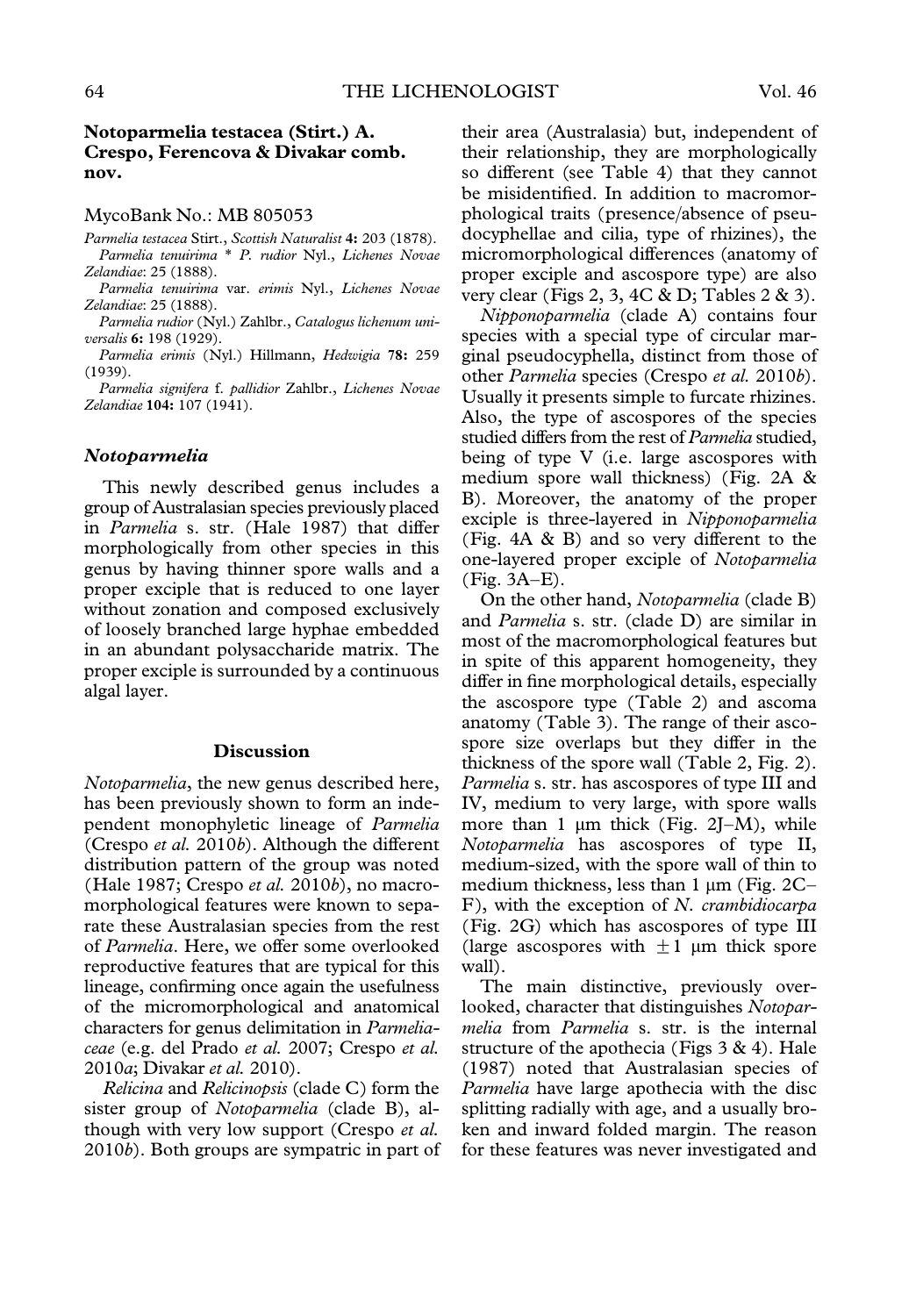we offer the hypothesis that these features are probably a consequence of the internal structure of the apothecium. As shown in the results, the proper exciple of Notoparmelia is formed exclusively by the thick cupulate hyaline layer, composed of large hyphae without a clear orientation and embedded in an abundant polysaccharide matrix. This is a unique feature that is exceptional in Parme*liaceae* (although present also in the unrelated genus Platismatia, Ferencova 2012). The proper exciple of the Notoparmelia apothecium does not show the characteristic stratification of all other *Parmeliaceae*; it lacks the intermediate layer and cortex-like basal layer. The latter is thought to function as a supportive and protective tissue because its composition is similar to the cortical tissue. It is formed by short-branched and interconnected hyphae that probably act as a skeleton which prevents the disruption of the apothecia during changing hydration states. The hydrophilic polysaccharide matrix in which the hyphae are embedded may allow maintenance of the integrity of the whole structure of the apothecia. Why the species of Notoparmelia do not present such an organization of the proper exciple is unknown.

Moreover, the geographical areas of the three groups previously included in Parmelia are different. Nipponoparmelia is distributed in East Asia. Notoparmelia is restricted to the Southern Hemisphere, with the centre of distribution in Australia and New Zealand, two species also in South America (N. *cunningha* $mi$  and  $N.$  protosulcata), and one also widespread in South-East Asia (N. erumpens). It should be noted that these three more extended species are sorediate. Parmelia s. str. is centred in boreal-temperate Northern Hemisphere areas, although some species are distributed worldwide (Hale 1987; Molina et al. 2004).

The new genus Notoparmelia has been shown to form two monophyletic groups (see Crespo et al. 2010b). The first one contains two corticolous species (N. crambidiocarpa and N. subtestacea), with sublinear to subirregular lobes with an almost continuous white rim around the lobe margins formed by pseudocyphellae. Both species have been

examined in the present study and they show the one-layered proper exciple characteristic for the genus. Two species, N. norcrambidiocarpa and N. salcrambidiocarpa, were described by Hale (1987) as morphologically identical (whitish grey thalli with the dense rhizines projecting a mat around lobe margins) to  $N$ . *crambidiocarpa*. Their differences are related to ascospore size, chemistry and distribution pattern. Due to the lack of fertile material it was not possible to study their apothecial anatomy but, as pointed out by Hale (1987), they have ascospores that fit type II similar to the rest of Notoparmelia and, thus, we included both species in the new genus. The case of N. subtestacea and N. nortestacea is similar. Both species were described by Hale (1987) and Elix (2007), respectively, as morphologically identical (pale greenish to grey thalli with roundish marginal secondary lobes and lower surface black with distinct bare to papillate brown zone around the margins) but differing in chemical pattern from N. testacea. Both were reported to have ascospores that fit into the same ascospore type II (Hale 1987; Elix 2007), and so we also included them in the new genus Notoparmelia.

The second monophyletic group of Notoparmelia is composed of three species, N. signifera, N. cunninghamii and N. tenuirima (see Crespo et al. 2010b), which morphologically share small effigurate pseudocyphellae. Two of them, N. signifera and N. tenuirima, show the one-layered proper exciple characteristic for the genus and ascospores of type II. The isidiate counterpart of  $N$ . tenuirima, N. pseudotenuirima (Hale 1987), was not studied due to the lack of material, but is included in the new genus because it was reported to have ascospores of type II (Hale 1987). Similarly, five other species N. crowii (Elix 1993a), N. novae-zelandiae (Hale 1987), N. protosulcata (Hale 1982), N. queenslandensis (Hale 1987) and N. tarkinensis (Elix  $&$  Kantvilas 1995), originally described as Parmelia species, are included in Notoparmelia because they share morphological traits, distribution area and ascospore type with the rest of Notoparmelia species.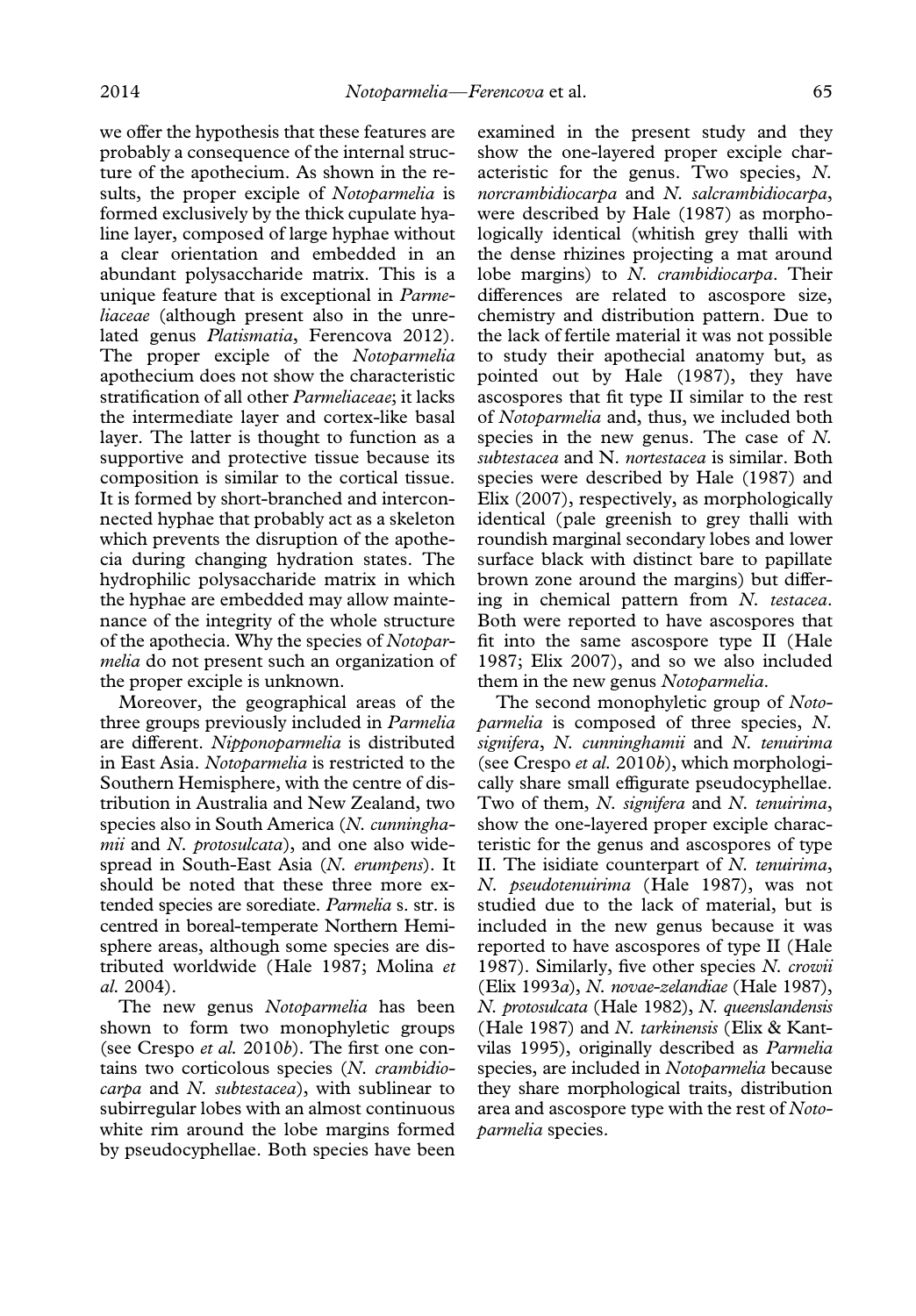More extensive sampling including other species is required to confirm that the molecular based phylogenetic topology parallels the morphological traits, to refine the species concept in this genus and to further confirm the position of all mentioned species within this genus.

#### Conclusions

The structure of the proper exciple is an important character for Parmeliaceae (Crespo et al. 2010a; Divakar et al. 2010) that has been neglected in systematic studies due to the frequent absence of ascomata in samples. Our results corroborate the segregation of Nipponoparmelia based on molecular and morphological vegetative data (Crespo et al. 2010b), and indicate that the two monophyletic groups formed by Parmelia species clearly differ in anatomical characteristics of the proper exciple, ascospore type and geography. Based on these correlated features, we have proposed the segregation of *Parmelia* into two genera. Since the type species (P. saxatilis) is included in clade D, it is considered as Parmelia s. str. and clade B (Australasian Parmelia) is described as a new genus, Notoparmelia.

This project was supported by the institutional funds of UCM-Banco Santander to research group SYSTEMOL and by the Spanish Ministerio de Educación y Ciencia (CGL2010-21646), to which Z. F. is also grateful for the FPU grant (CGL2007- 64652).

#### **REFERENCES**

- Acharius, E. (1803) Methodus qua Omnes Detectos Lichenes. Stockholm: F. D. D. Ulrich.
- Amo de Paz, G., Lumbsch, H. T., Cubas, P., Elix, J. A. & Crespo, A. (2010) The morphologically deviating genera Omphalodiella and Placoparmelia belong to Xanthoparmelia (Parmeliaceae). Bryologist 113: 376– 386.
- Blanco, O., Crespo, A., Elix, J. A., Hawksworth, D. L. & Lumbsch, H. T. (2004a) A molecular phylogeny and a new classification of parmelioid lichens containing Xanthoparmelia-type lichenan (Ascomycota: Lecanorales). Taxon 53: 959–975.
- Blanco, O., Crespo, A., Divakar, P. K., Esslinger, T. L., Hawksworth, D. L. & Lumbsch, H. T. (2004b) Melanelixia and Melanohalea, two new genera segregated from Melanelia (Parmeliaceae) based on molecular and morphological data. Mycological Research 108: 873–884.
- Blanco, O., Crespo, A., Divakar, P. K., Elix, J. A. & Lumbsch, H. T. (2005) Molecular phylogeny of parmotremoid lichens (Ascomycota, Parmeliaceae). Mycologia 97: 150–159.
- Blanco, O., Crespo, A., Ree, R. H. & Lumbsch, H. T. (2006) Major clades of parmelioid lichens (Parmeliaceae, Ascomycota) and the evolution of their morphological and chemical diversity. Molecular Phylogenetics and Evolution 39: 52–69.
- Calvelo, S. & Adler, M. T. (1999) Parmelia araucana sp. nov. and new reports in the Parmeliaceae sensu stricto (lichenized Ascomycotina) from Patagonia and Tierra del Fuego (Argentina). Sydowia 51: 145–154.
- Crespo, A., Lumbsch, H. T., Mattsson, J.-E., Blanco, O., Divakar, P. K., Articus, K., Wiklund, E., Bawingan, P. A. & Wedin, M. (2007) Testing morphology-based hypotheses of phylogenetic relationships in Parmeliaceae (Ascomycota) using three ribosomal markers and the nuclear RPB1 gene. Molecular Phylogenetics and Evolution 44: 812–824.
- Crespo, A., Ferencova, Z., Perez-Ortega, S., Elix, J. A. & Divakar, P. K. (2010a) Austroparmelina, a new Australasian lineage in parmelioid lichens (Parmeliaceae, Ascomycota). Systematics and Biodiversity 8: 209–221.
- Crespo, A., Kauff, F., Divakar, P. K., del Prado, R., Perez-Ortega, S., de Paz, G. A., Ferencova, Z., Blanco, O., Roca-Valiente, B., Núñez-Zapata, J. et al. (2010b) Phylogenetic generic classification of parmelioid lichens (Parmeliaceae, Ascomycota) based on molecular, morphological and chemical evidence. Taxon 59: 1735–1753.
- Crespo, A., Divakar, P. K. & Hawksworth, D. L. (2011) Generic concepts in parmelioid lichens, and the phylogenetic value of characters used in their circumscription. Lichenologist 43: 1-25.
- Culberson, W. L. & Culberson, C. F. (1981) The genera Cetrariastrum and Concarmerella (Parmeliaceae): a chemosystematic synopsis. Bryologist 84: 273–314.
- del Prado, R., Ferencova, Z., Armas-Crespo, V., de Paz, G. A., Cubas, P. & Crespo, A. (2007) The arachiform vacuolar body: an overlooked shared character in the ascospores of a large monophyletic group within Parmeliaceae (Xanthoparmelia clade, Lecanorales). Mycological Research 111: 685–692.
- Divakar, P. K., Upreti, D. K., Sinha, G. P. & Elix, J. A. (2003) New species and records in the lichen family Parmeliaceae (Ascomycota) from India. Mycotaxon 88: 149–154.
- Divakar, P. K., Molina, M. C., Lumbsch, H. T. & Crespo, A. (2005) Parmelia barrenoae, a new lichen species related to Parmelia sulcata (Parmeliaceae) based on molecular and morphological data. Lichenologist 37: 37–46.
- Divakar, P. K., Crespo, A., Blanco, O. & Lumbsch, H. T. (2006) Phylogenetic significance of morphological characters in the tropical Hypotrachyna clade of parmelioid lichens (Parmeliaceae, Ascomycota). Molecular Phylogenetics and Evolution 40: 448–458.
- Divakar, P. K., Lumbsch, H. T., Ferencova, Z., del Prado, R. & Crespo, A. (2010) Remototrachyna, a